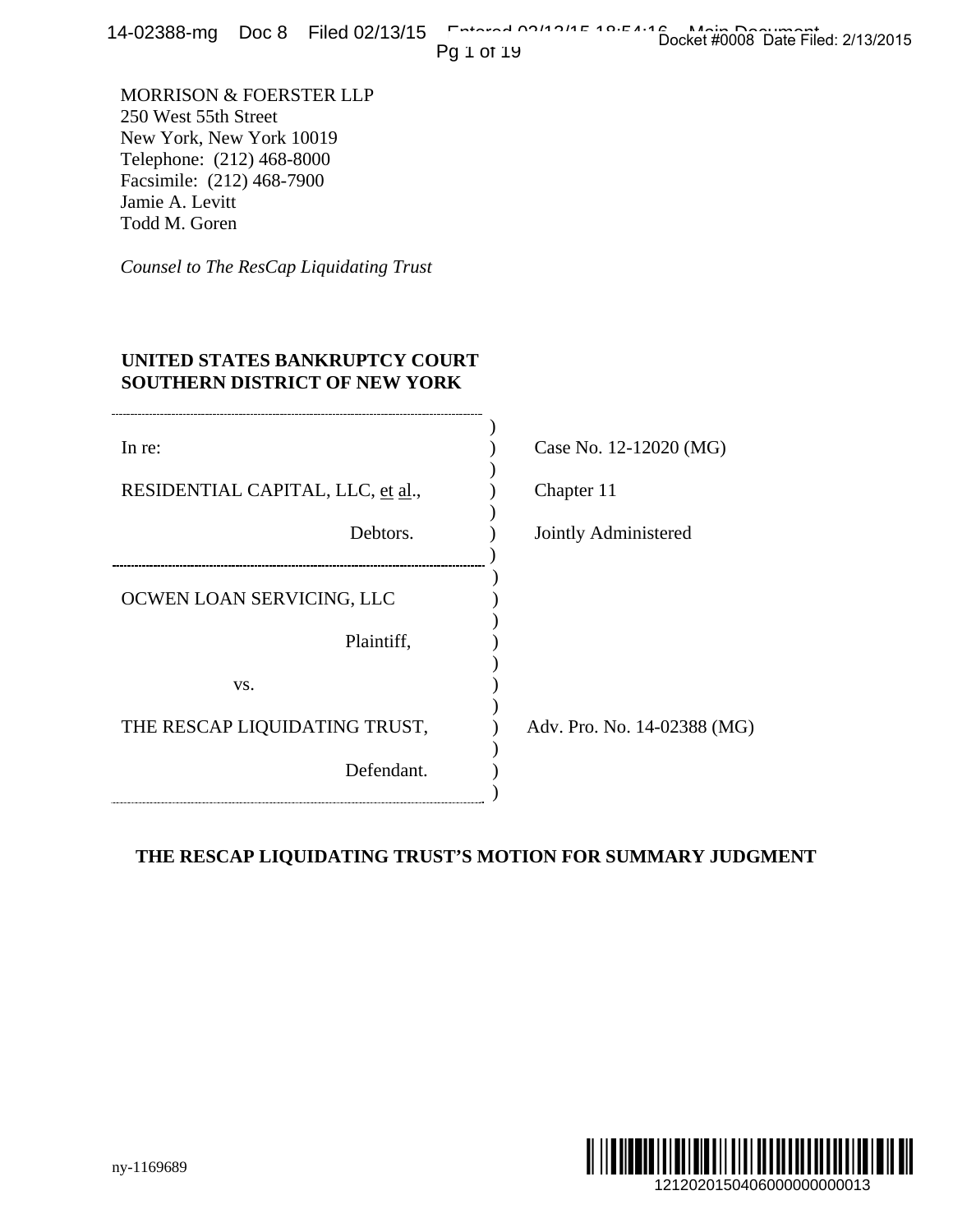14-02388-mg Doc 8 Filed 02/13/15 Entered 02/13/15 18:54:16 Main Document Pg 2 of 19

# **TABLE OF CONTENTS**

# **Page**

| A.              |                                                                                                                                                    |  |
|-----------------|----------------------------------------------------------------------------------------------------------------------------------------------------|--|
| <b>B.</b>       |                                                                                                                                                    |  |
| $C_{\cdot}$     |                                                                                                                                                    |  |
| D.              |                                                                                                                                                    |  |
|                 | 1.                                                                                                                                                 |  |
|                 | 2.                                                                                                                                                 |  |
|                 | 3.                                                                                                                                                 |  |
|                 | $\overline{4}$ .                                                                                                                                   |  |
| E.              |                                                                                                                                                    |  |
|                 |                                                                                                                                                    |  |
| А.              |                                                                                                                                                    |  |
| <b>B.</b>       |                                                                                                                                                    |  |
| $\mathcal{C}$ . | The O-E RM SOW Does Not Apply to the Present Dispute, and Even if it<br>Did, it Conflicts with the STA Which is Later Dated, More Specific, and is |  |
|                 | 1.<br>The O-E RM SOW Conflicts with the STA, Which is Later-Dated,                                                                                 |  |
|                 | 2.<br>O-E RM SOW Relates to Services From Ocwen To ResCap  13                                                                                      |  |
|                 | 3.<br>Ocwen Has Not Even Satisfied Its Own Conditions Precedent,<br>Making Clear that ResCap is Not Obligated to Pay for the Loan                  |  |
|                 |                                                                                                                                                    |  |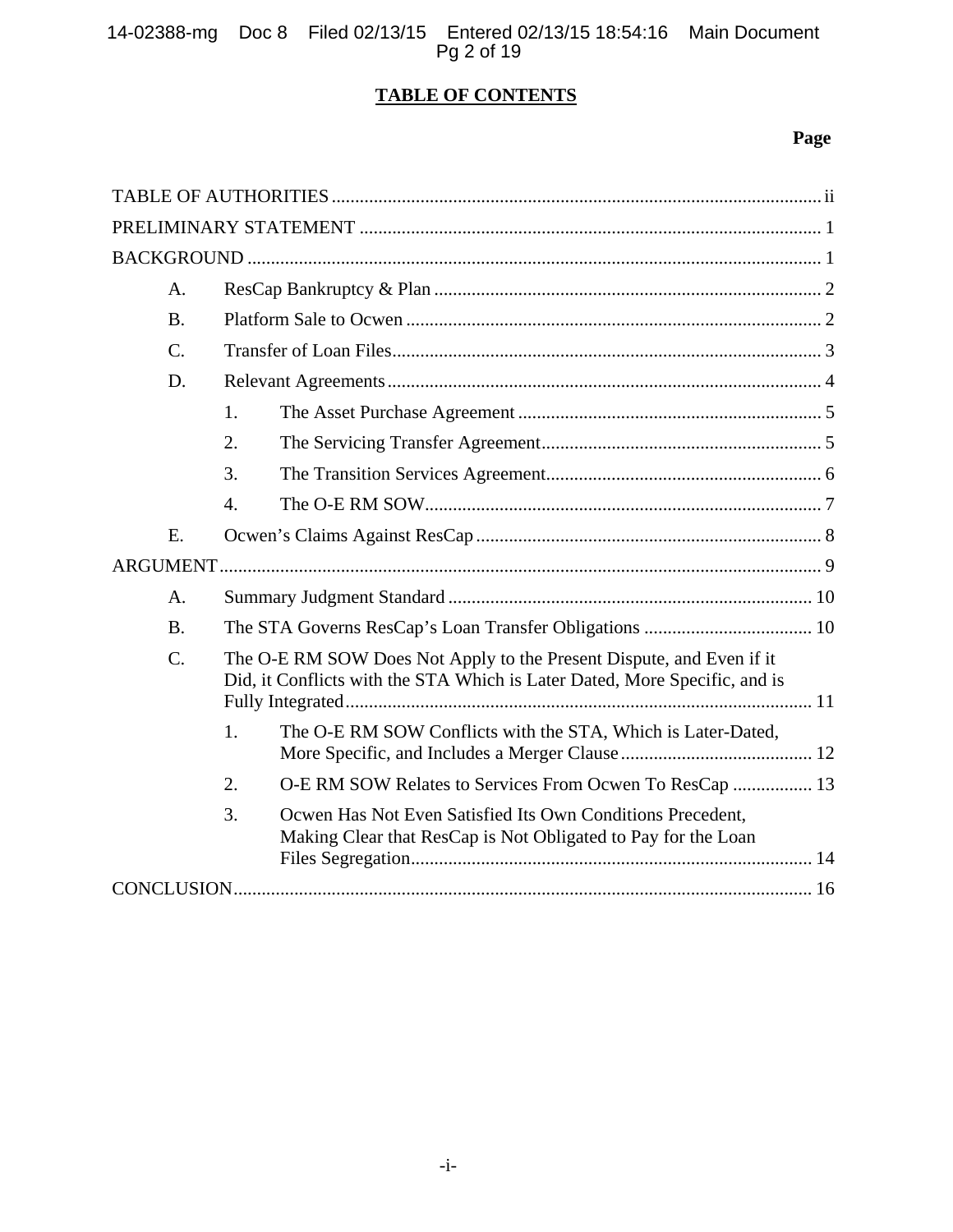# **TABLE OF AUTHORITIES**

**CASES**

| Apple Records, Inc. v. Capitol Records, Inc.,                                     |
|-----------------------------------------------------------------------------------|
| Anderson v. Liberty Lobby, Inc.,                                                  |
| Cromwell Towers Redevelopment Co. v. Yonkers,                                     |
| Distasio v. Perkin Elmer Corp.,                                                   |
| $EV3$ Inc., v. Lesh,                                                              |
| In re Aerovias Nacionales de Colom.,                                              |
| Matsushita Elec. Indus. Co., Ltd., v. Zenith Radio Corp.,                         |
| McGrath v. Hilding,                                                               |
| New York State Court Clerks Ass'n v. Unified Court Sys. Of the State of New York, |
| Polner v. Monchik Realty Co.,                                                     |
| <b>OTHER AUTHORITIES</b>                                                          |
|                                                                                   |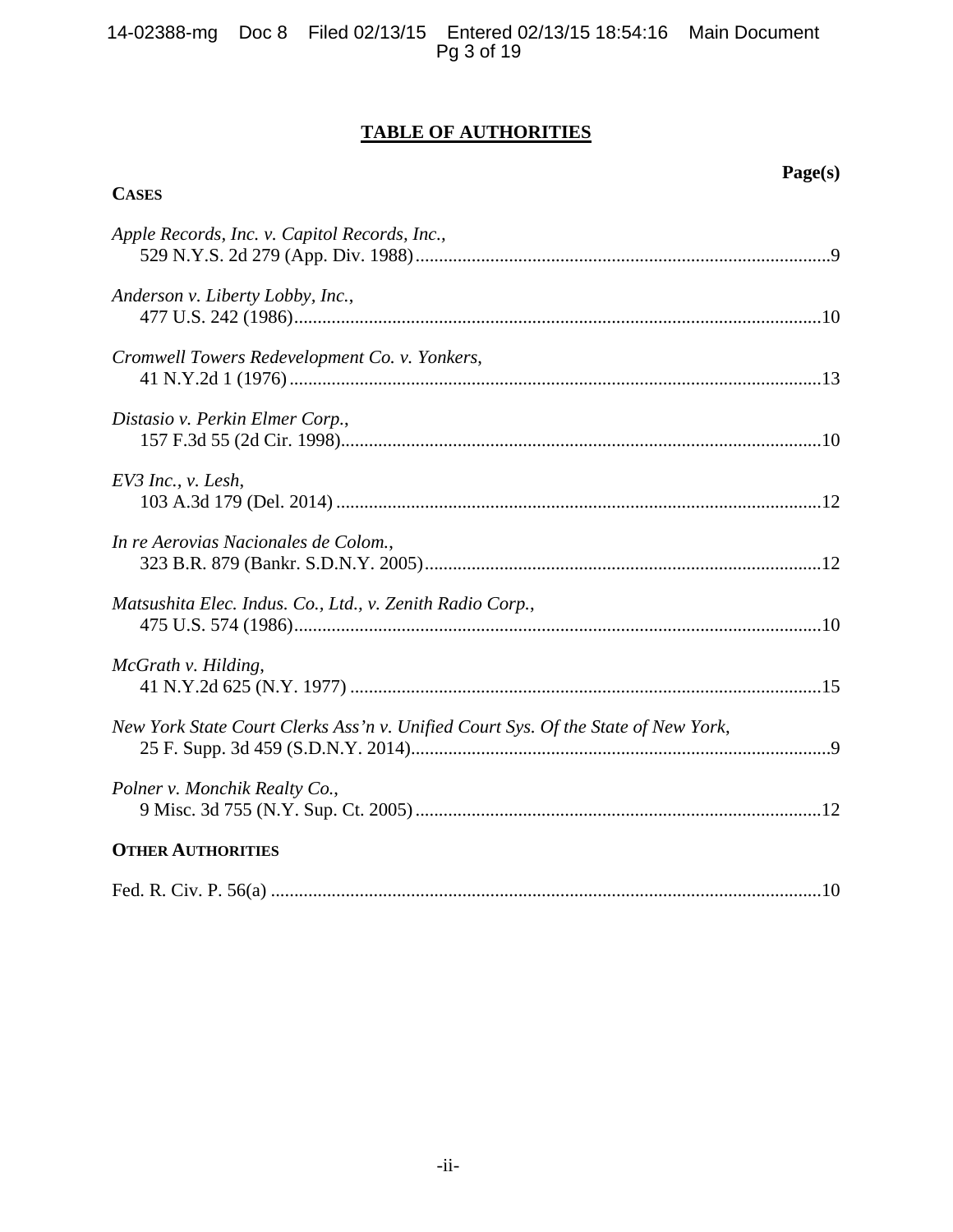## 14-02388-mg Doc 8 Filed 02/13/15 Entered 02/13/15 18:54:16 Main Document Pg 4 of 19

The ResCap Liquidating Trust ("ResCap") respectfully submits this motion for Summary Judgment and requests that the Court resolve this case in its favor. Pursuant to the order of this Court dated December 22, 2014 (Dkt. No. 6), this Motion for Summary Judgment also seeks to resolve the claim of Ocwen Loan Servicing, LLC ("Ocwen) for payment of an administrative expense claim on these issues. (Case No. 12-12020, Dkt. No. 6297 at ¶ 12.)

## **PRELIMINARY STATEMENT**

Ocwen seeks to impose on ResCap millions of dollars in expenses so that loan files Ocwen already possesses can be segregated from ResCap's loan files and shipped to another location in order to save Ocwen money on monthly storage fees. If Ocwen wishes to segregate and move its loan files from its own vendors' storage facilities, it can do so, but ResCap is not required to pay for it. Ocwen attempts to shift this expense to ResCap by ignoring the plain text of the carefully negotiated Servicing Transfer Agreement, which states that ResCap is not obligated to finance the segregation of Ocwen's loan files. Ocwen also tries to rely on a Statement of Work pursuant to which Ocwen is required to provide services to ResCap, but that Statement of Work pre-dates the Servicing Transfer Agreement (which contains a robust merger clause) and does not apply to the present dispute in any event.

The agreements at issue are clear that ResCap is not obligated to pay for file segregation costs for Ocwen's loan files and ResCap is therefore entitled to summary judgment.

#### **BACKGROUND**

This dispute arises from the sale of Residential Capital,  $LLC's<sup>1</sup>$  loan servicing platform to Ocwen in 2013.

<sup>&</sup>lt;sup>1</sup> The ResCap Liquidating Trust and Residential Capital, LLC (and its debtor-affiliates) are not the same legal entity, and as described in the Plan (defined below), the ResCap Liquidating Trust succeeded Residential Capital LLC in certain capacities. However, herein, for clarity, the ResCap Liquidating Trust and Residential Capital, LLC (along with its debtor-affiliates) will be referred to together as "ResCap."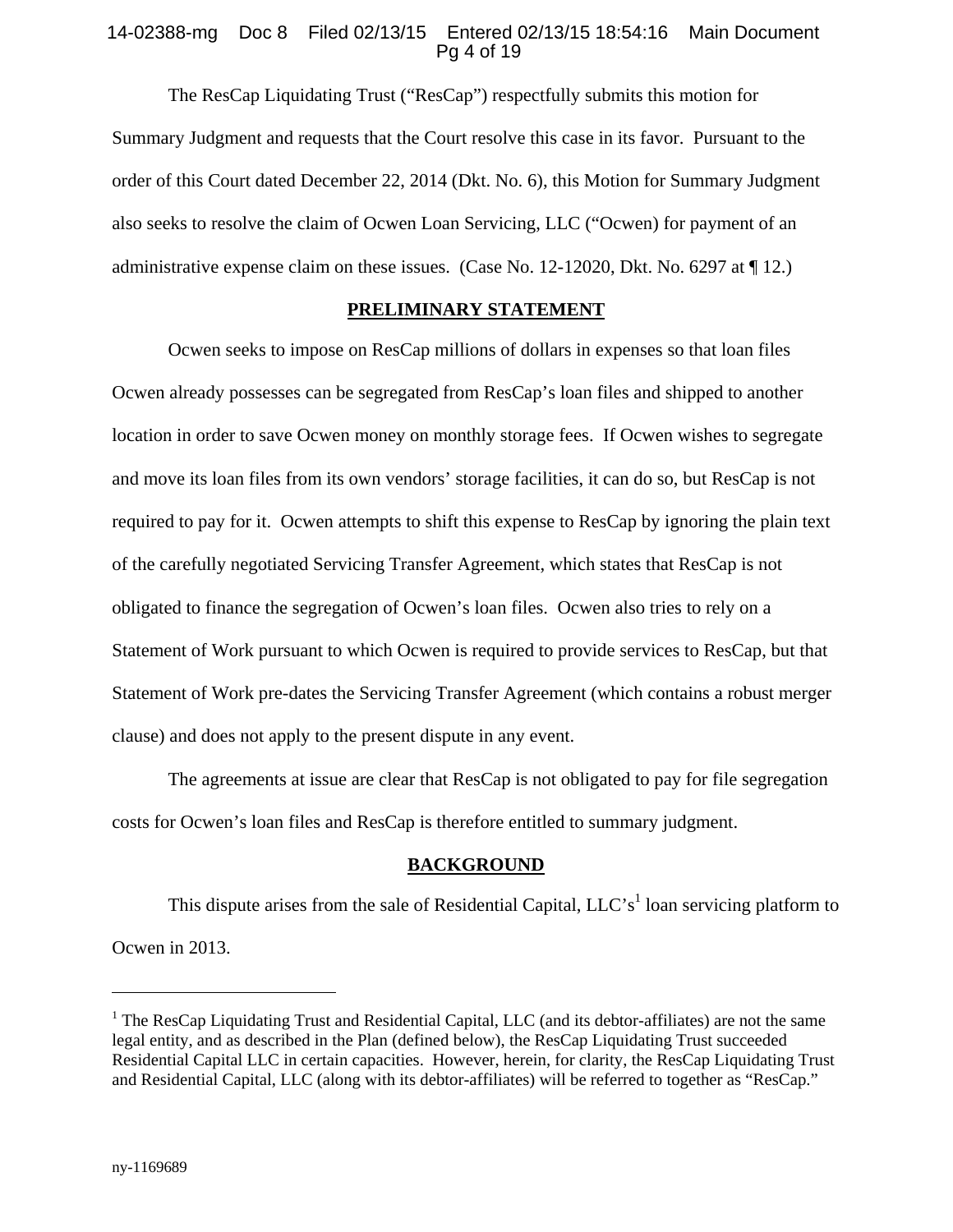#### 14-02388-mg Doc 8 Filed 02/13/15 Entered 02/13/15 18:54:16 Main Document Pg 5 of 19

## **A. ResCap Bankruptcy & Plan**

ResCap filed for Chapter 11 protection on May 14, 2012. (Joint Statement of Stipulation and Undisputed Facts, dated February 23, 2015 ("SoF") ¶ 1.) After extensive negotiations, ResCap and the Official Committee of Unsecured Creditors filed the *Second Amended Joint Chapter 11 Plan Proposed by Residential Capital, LLC et al. and the Official Committee of Unsecured Creditors* [Dkt. No. 6030] (the "Plan"), which was confirmed by the Court on December 11, 2013 [Dkt. No. 6065] (the "Confirmation Order"). (SoF ¶ 2.) By its terms, the Plan became effective on December 17, 2013 and on that date, among other things, the ResCap Liquidating Trust was established [Dkt. No. 6137]. (*Id*.)

The Plan provided for the treatment of certain types of claims, including Administrative Claims, and set January 16, 2014 as the bar date by which Administrative Claims were required to be asserted against the estates (*see* Plan, Art.V.A.1). (SoF ¶ 3.) Counterparties to contracts and leases entered into after the Petition Date by ResCap were required to file proof of any postpetition claims, and assert such Administrative Claim by the applicable bar date or else waive and release the claim against ResCap. (*see* Plan, Art.V.L.3). (*Id*.)

## **B. Platform Sale to Ocwen**

Through a competitive bidding process and approval of this Court, Ocwen purchased ResCap's servicing platform pursuant to an Asset Purchase Agreement dated November 2, 2012 (the "APA").<sup>2</sup> (SoF ¶ 5.) Through that sale, Ocwen acquired much of ResCap's loan servicing rights, and the facilities, resources, and employees necessary to perform them. (SoF ¶ 8.) Transferring an active servicing platform to Ocwen was no small feat, and presented logistical challenges that extended beyond the signing of the APA. Specifically, various contracts,

 $2^2$  The APA is Exhibit A to the SoF.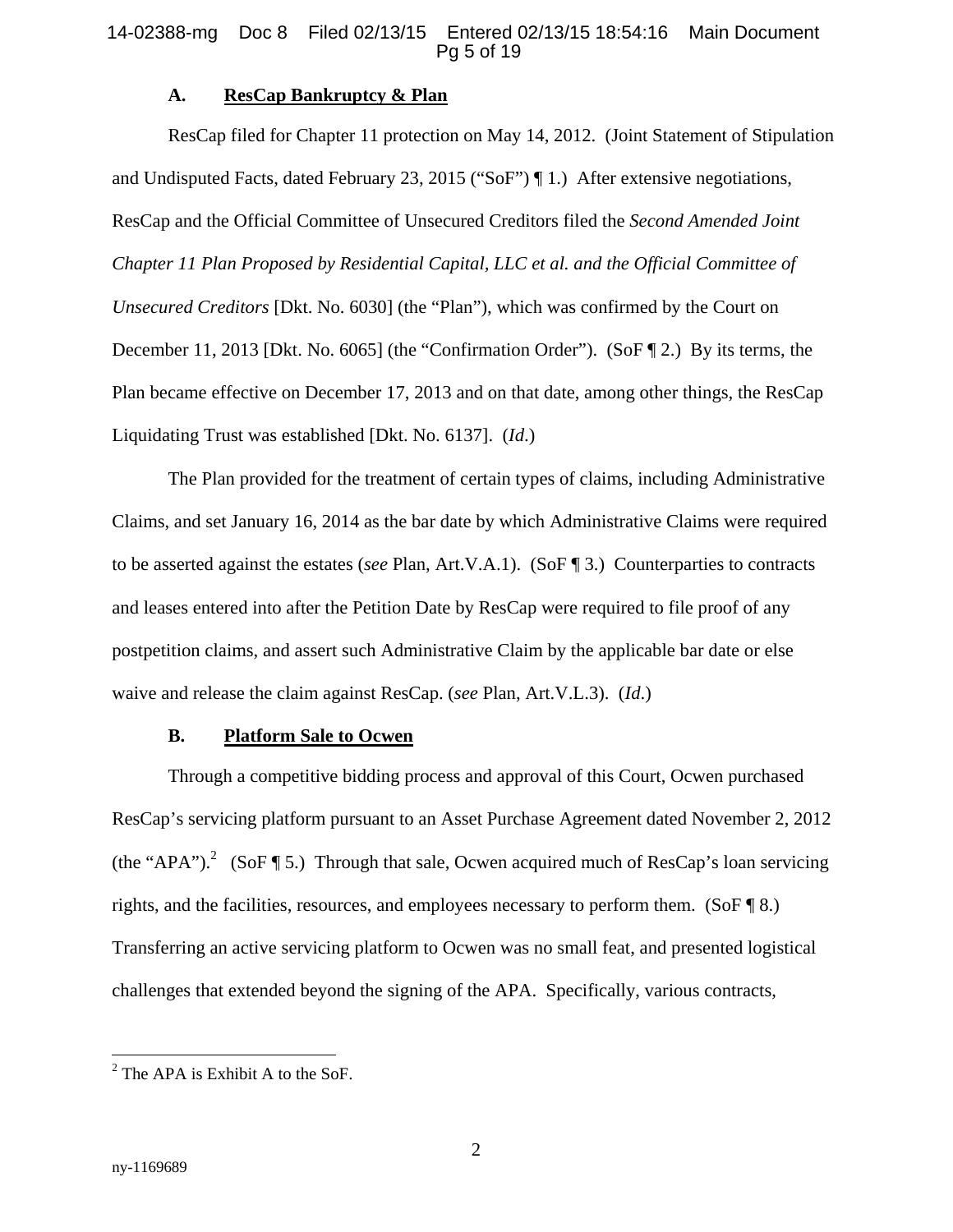#### 14-02388-mg Doc 8 Filed 02/13/15 Entered 02/13/15 18:54:16 Main Document Pg 6 of 19

relationships, and assets necessary for Ocwen to continue servicing the loans on the servicing platform remained in ResCap's possession at or after the time of sale and had to be transferred to Ocwen. (SoF ¶¶ 5-8.) Similarly, certain employees, infrastructure, and resources that ResCap needed to carry on its remaining business became property of Ocwen. (SoF ¶ 8.) This meant that following the closing of the APA, the parties would have to  $(1)$  work together on efficient transfers of assets and (2) provide to each other certain necessary services so that both of their businesses could continue uninterrupted.

In anticipation of the transfer, in the days and weeks leading up to the APA's closing, the parties worked to prepare for the transition of some of these services and assets. (SoF ¶ 9.) To memorialize the procedures, obligations, and responsibilities between the parties, Ocwen and ResCap then entered into several agreements on and before the APA closing date, including a Servicing Transfer Agreement, dated February 15, 2013 (the "STA") for the transfer of loan servicing to Ocwen, and a Transition Services Agreement dated February 15, 2013 (the "TSA") for the temporary provision of various services by the parties to each other.<sup>3</sup> The TSA incorporates several "Statements of Work" or "SOWs" that were agreed to in the weeks leading up to the execution of the TSA, including the Ocwen to Estate Statement of Work for Records Management Services (the "O-E RM SOW").<sup>4</sup> (SoF ¶ 8-14.)

## **C. Transfer of Loan Files**

One of the issues that the parties focused on as they determined how to transfer the servicing platform to Ocwen was how to transfer possession of millions of loan files acquired by Ocwen under the APA. Prior to the platform sale, ResCap had custody of these files, and it

<sup>&</sup>lt;sup>3</sup> The STA is Exhibit B and the TSA is Exhibit C to the SoF.

<sup>&</sup>lt;sup>4</sup> The O-E RM SOW is Exhibit D to the SoF.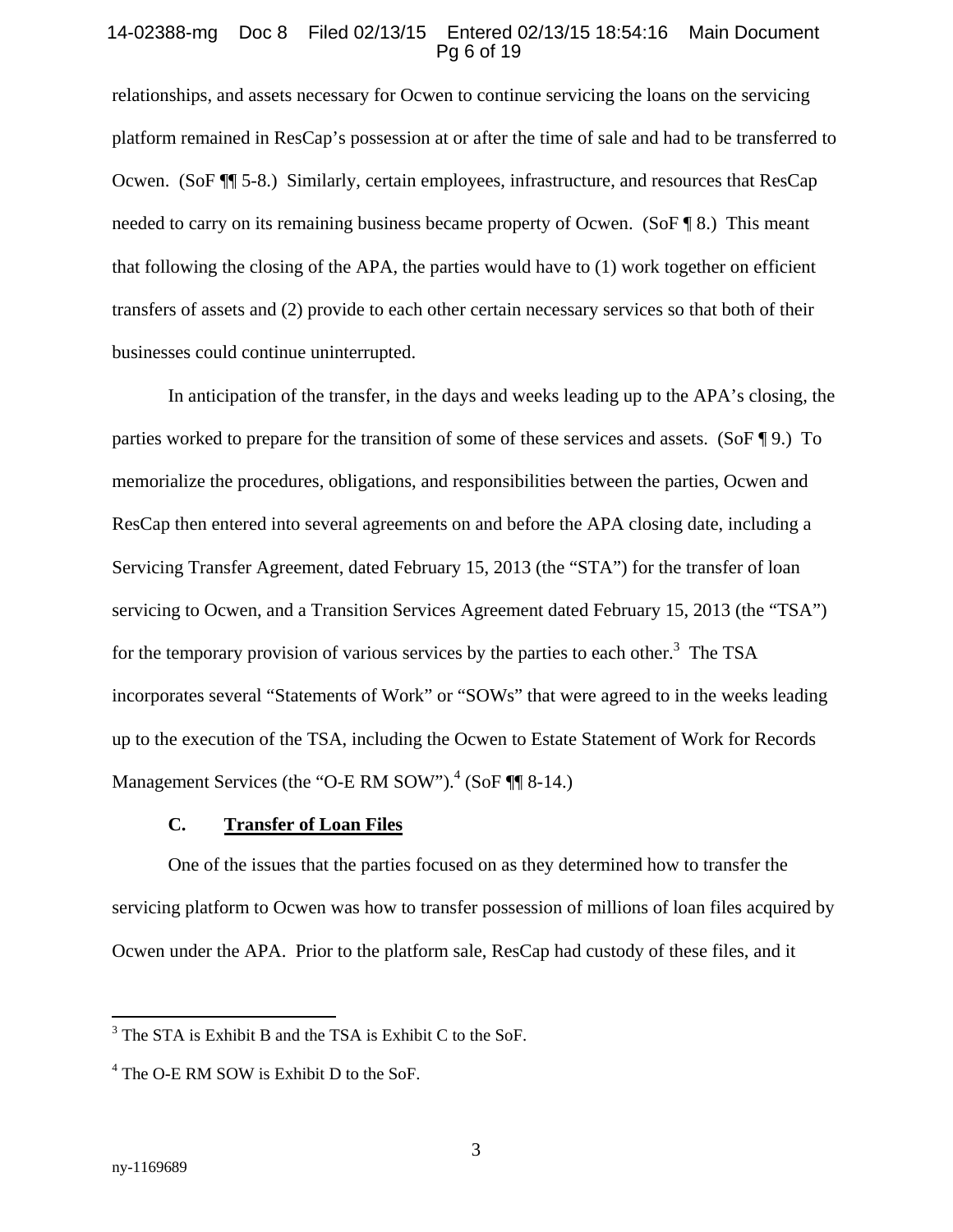#### 14-02388-mg Doc 8 Filed 02/13/15 Entered 02/13/15 18:54:16 Main Document Pg 7 of 19

stored them at vendor warehouses, its own facilities, and electronically. (SoF ¶¶ 15-16.) The loan servicing files relating to loans for which Ocwen would be successor servicer had to be transferred to Ocwen so that it could access them as necessary for that servicing. The majority of ResCap's "hard copy" loan files were stored at the time of the servicing platform sale at document storage vendors Iron Mountain and Kenwood. (SoF ¶ 16.) Thus, certain loan files held at the vendors on ResCap's account needed to be transferred to Ocwen. Pursuant to the STA, discussed in depth below, the parties set forth the procedure by which Ocwen could gain custody of the loan files. (SoF Ex. B § 3.04.) At the time of the platform sale, Ocwen was also a customer of Iron Mountain and stored some of the loan files for loans it serviced with Iron Mountain. (SoF ¶ 17.) As part of the platform sale, Ocwen assumed ResCap's contracts with Kenwood.  $(SoF \P 18.)$ 

Many months after the APA closing, when the STA and TSA were consummated, Ocwen informed ResCap that it wanted to move its servicing loan files out of storage at Iron Mountain to a location of its choosing. (*See* SoF Ex. G, ResCap's Sept. 18, 2013 letter.) Around the same time, Iron Mountain issued a statement of work for the separation of ResCap and Ocwen's "Trailing Documents" that were stored together. (SoF Ex. E.) "Trailing Documents" are portions of, but not the entirety of, loan files. The Iron Mountain SOW quoted a price of \$7,093,932.81 to separate the parties' Trailing Documents. (*Id*.)

## **D. Relevant Agreements**

The parties carefully negotiated how certain logistics of the servicing platform transfer would occur, including the delivery of the loan servicing files, and memorialized them in several agreements. (SoF ¶¶ 9-10.) These agreements are described in detail below.

4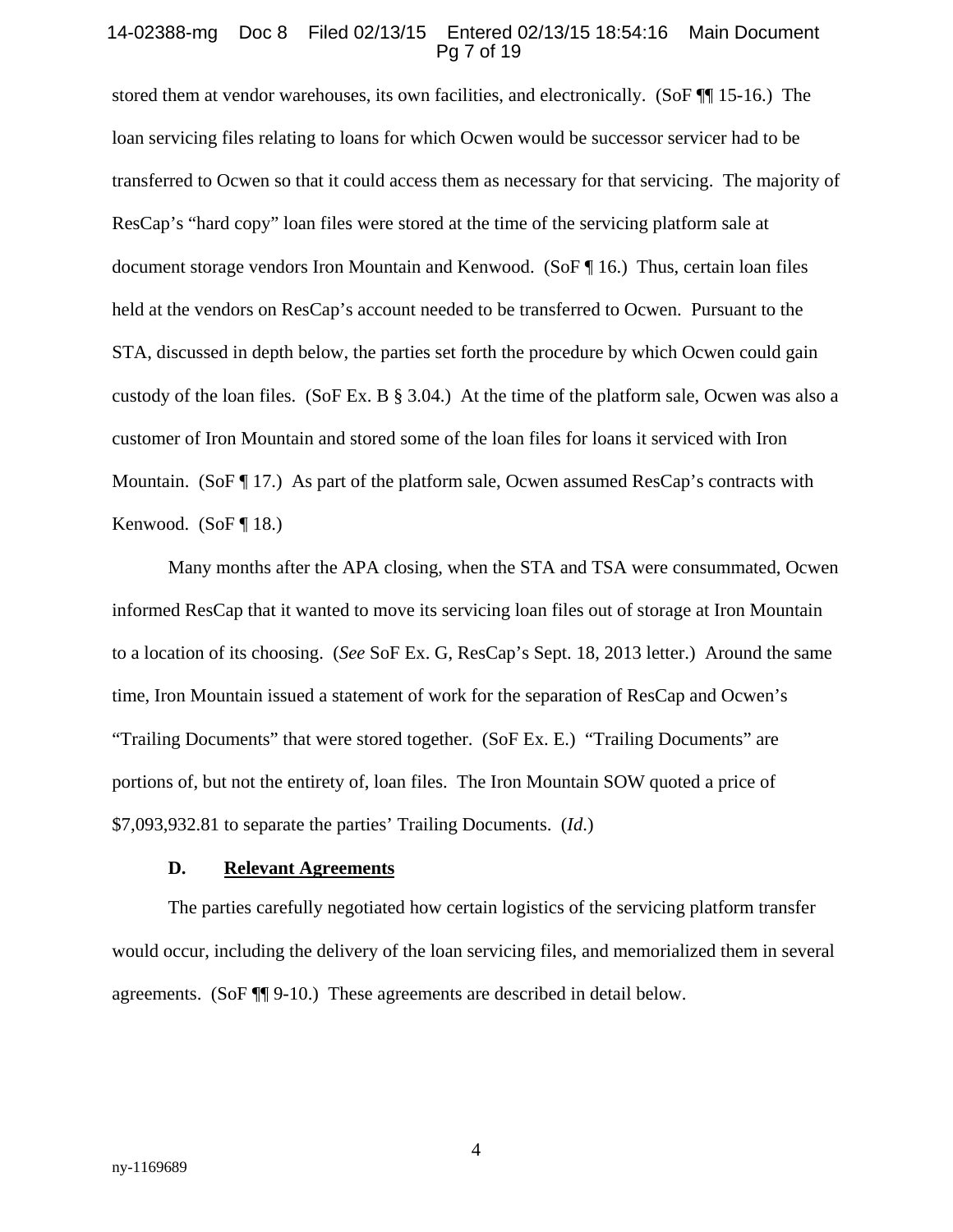## 14-02388-mg Doc 8 Filed 02/13/15 Entered 02/13/15 18:54:16 Main Document Pg 8 of 19

## **1. The Asset Purchase Agreement**

The APA, dated November 2, 2012, is the primary agreement by which the platform sale was consummated. Ocwen asserts in its complaint that Sections 6.25 and 9.2 of the APA apply to this dispute. (Complaint ¶ 25.) Those provisions—which relate to the "Purchaser Payment Cap" and "Cost of Transfer" apply only to costs and expenses necessary to transfer the mortgage servicing platform to Ocwen and say nothing of optional activities that Ocwen may choose to undertake after it takes possession of any asset, such as loan files. (Ex. A §§ 6.25, 9.2.)

## **2. The Servicing Transfer Agreement**

The STA, dated two weeks after the O-E RM SOW, sets forth in careful detail how the

transfer of loan files would be effected following the closing of the APA. (Ex. B § 3.04.)

Specifically, Section 3.04 of the STA sets forth how the "Possession of Servicing Loan Files"

would be effectuated in four distinct circumstances based on the nature of the location in which

the loan files were stored as of the closing of the STA. (*Id*.) Those circumstances and how loan

files would be transferred in each of them are as follows:

- a. **If the loan files were stored in a facility purchased by Ocwen under the APA:**  The transfer of loan files would be effected by Ocwen "taking possession of such facility."
- b. **If the loan files were stored with a vendor utilized by both ResCap and Ocwen:** Transfer of loan files would be effected by "the vendor reflecting possession of such files for the account of [Ocwen] on its records."
- c. **If the loan files were stored with a vendor not utilized by Ocwen as of the Servicing Transfer Date:** Transfer of the loan files would be effected by "[Ocwen's] accession to a contractual relationship with the vendor as a result of [Ocwen's] assumption of [ResCap's] agreement(s) with the vendor pursuant to the APA," "[Ocwen's] entering into a separate agreement with the vendor," or "[ResCap's] contractual granting of access to and constructive possession by [Ocwen]" of the loan files.
- d. **If the loan files are not located in a facility (1) acquired by Ocwen under the APA, (2) for which Ocwen did not have, establish, or assume a contractual relationship, or (3) for which ResCap did not contractually grant Ocwen**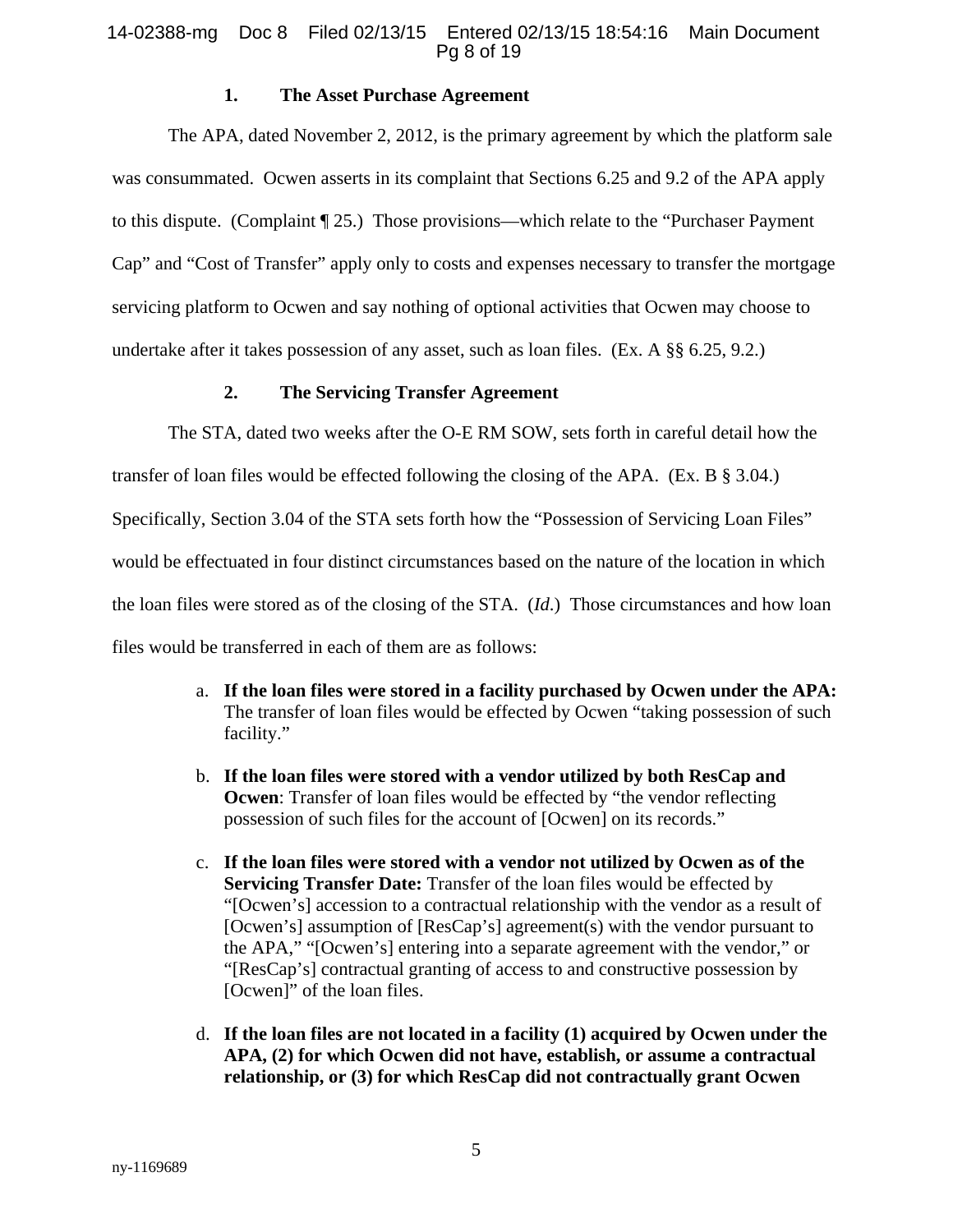#### 14-02388-mg Doc 8 Filed 02/13/15 Entered 02/13/15 18:54:16 Main Document Pg 9 of 19

**access to**: Transfer of the loan files would be effected by ResCap physically transferring them to Ocwen pursuant to Ocwen's instructions.

(*Id*.)

One of the key provisions of the STA implicated in this dispute relates to point (b)

immediately above. The final language at issue, underlined below, was added in a draft between

the parties on February 6, 2013:

To the extent such Servicing Loan Files are physically located with a vendor utilized by both Sellers and Purchaser, transfer of possession of the Servicing Loan Files will be effected by the vendor reflecting its possession of such files for the account of Purchaser on its records

 $(SoF \, \P \, 12.)$ 

The STA, which was executed on February 15, 2013, contains an "entire agreement"

clause which reads as follows:

#### *Section 5.03 Complete Agreement*

This Agreement, including the Exhibits and Schedules hereto and the documents and other writings referred to herein or therein or delivered pursuant hereto, together with the APA, contains the entire agreement and understanding of the Parties with respect to its subject matter. There are no restrictions, agreements, promises, warranties, covenants or undertakings between the Parties other than those expressly set forth herein or therein. This agreement supersedes all prior agreements and understandings (other than the APA) among the Parties, both written and oral, with respect to its subject matter.

(SoF Ex. B § 5.03.)

#### **3. The Transition Services Agreement**

The TSA, also executed on February 15, 2013, sets forth various services that Ocwen and

ResCap would provide to each other for a period of time after the closing of the APA.

(SoF ¶ 13.) In addition to setting out the general parameters for how Ocwen and ResCap would

provide each other various services, the TSA refers to certain "Statements of Work" that define

specific services the parties will provide and sets prices for those services. (SoF Ex. C.) The

specific services the parties are to provide to each other are listed in Schedules A-1 and A-2 of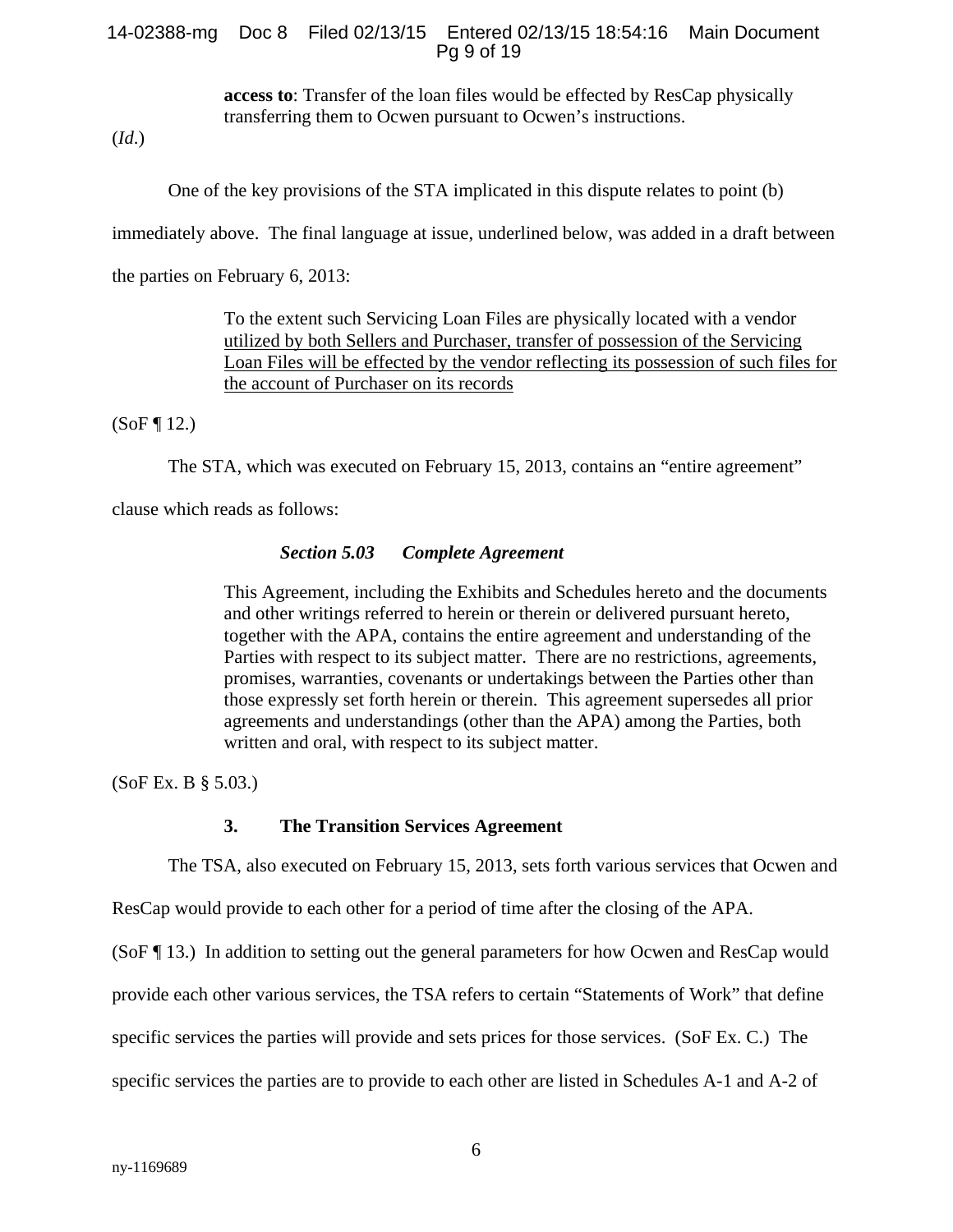#### 14-02388-mg Doc 8 Filed 02/13/15 Entered 02/13/15 18:54:16 Main Document Pg 10 of 19

the TSA. (*Id*.) Of the fifteen listed services in those schedules, two relate to "Records Management." *(Id.)* The first service is for "Records Management Storage" and is listed as a service for ResCap to provide to Ocwen. (*Id*. at Schedule A-1.) That service relates only to "storage costs reimbursement related to the Ocwen to Estate Records Management SOW." (*Id.*) There are no other "Records Management" services that ResCap is required to provide to Ocwen under the TSA or any of its Statements of Work. (*Id*.) The second service relating to records management, discussed further below, is for "Records Management Services" and refers to the O-E RM SOW under which Ocwen, as Supplier, is to provide certain records management services to ResCap, as Recipient. (SoF Ex. C at Schedule A-2.) Notably, the TSA also provides that any "Recipient" of a service under the TSA or one of the Statements of Work can cancel any service on 30-day's notice. (SoF Ex. C §14(c).)

### **4. The O-E RM SOW**

The O-E RM SOW sets forth Records Management Services Ocwen is to provide to ResCap following the platform sale. (SoF Ex. D.) Nevertheless, Ocwen asserts that the O-E RM SOW mandates a multi-million dollar service from ResCap to Ocwen. (Complaint ¶ 25.) The sole provision cited to by Ocwen in the O-E RM SOW to support its claim states that:

#### *ASSUMPTIONS AND DEPENDENCIES:*

Within 18 months after the Effective Date, Ocwen shall, at ResCap's cost, direct the appropriate-third party vendor to segregate, remove, repackage, and relocate those records belonging to Ocwen from all other records at such record retention site.

(Ex. D, § V.)

The O-E RM SOW, dated February 1, 2013, two weeks before the STA was executed, also contains a section setting forth "ResCap['s] Responsibilities," which does not include any requirement that ResCap is "responsible" for segregating and shipping Ocwen's loan files stored at shared vendor facilities. (*Id*. § VI.)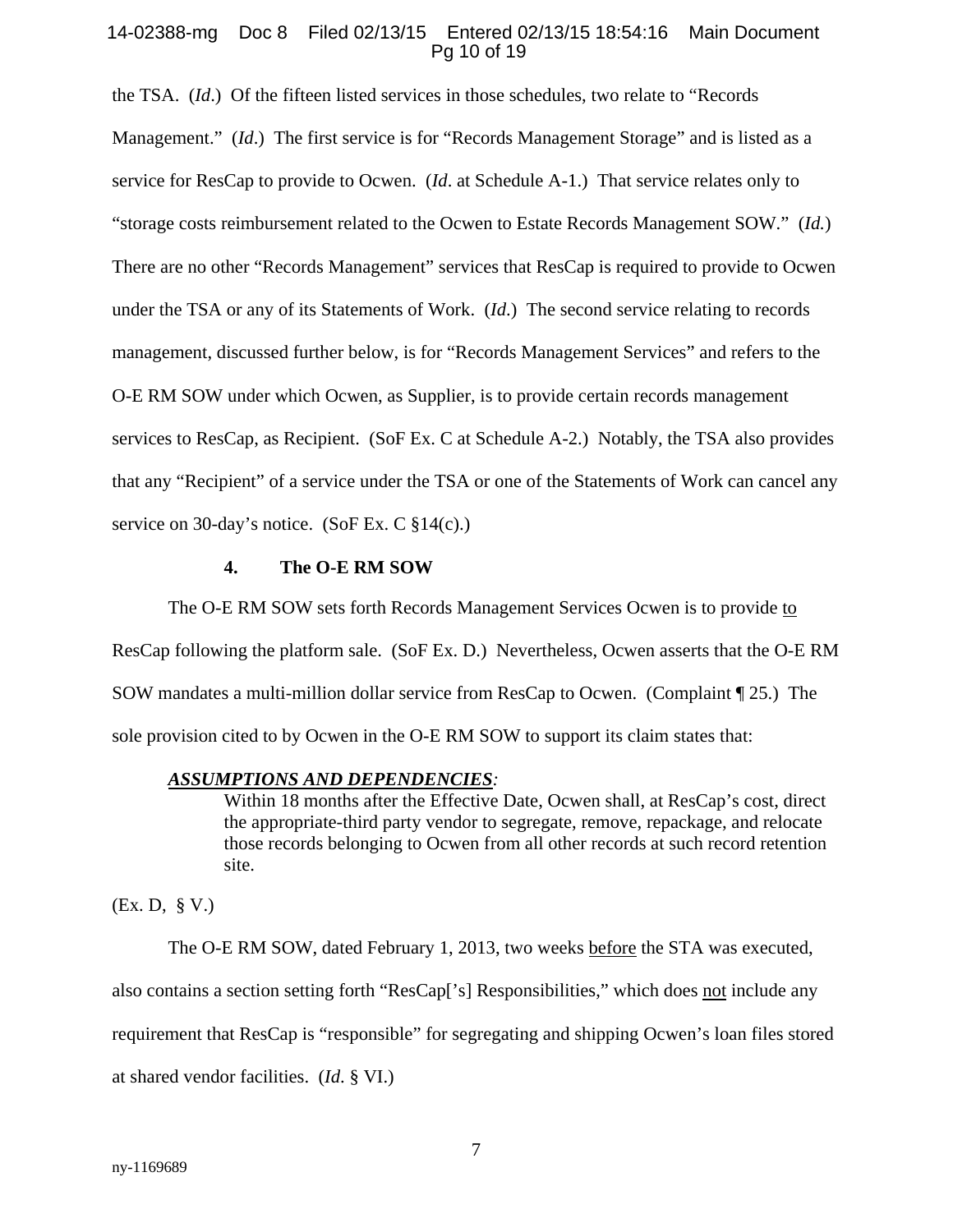#### **E. Ocwen's Claims Against ResCap**

Ocwen has filed two essentially identical claims against ResCap, one an adversary complaint (the "Complaint") and one a claim for payment of an administrative claim (the "Claim"). (*See* Dkt. No. 1 and Case No. 12-12020 (S.D.N.Y Bankr) Dkt. No. 6297.) The Claim asserts that under the O-E RM SOW, "the Debtors are obligated to pay for the organization, segregation and removal of certain mortgage files acquired by Ocwen from the Sellers," but that the Debtors have refused to authorize third party vendor, Iron Mountain, to initiate this process." (Claim ¶ 12.) Ocwen asserts an Administrative Claim for \$7,093,932.81 on this basis as well as an administrative claim for \$1,875,791.00 "work to be performed by Iron Mountain concerning the origination/servicing file project." (*See id.*)

The Complaint contains two claims: the first for breach of contract and the second for declaratory judgment. (Complaint  $\P$ [27-38.) The breach of contract claim alleges, in essence, that ResCap breached the APA, STA, TSA, and O-E RM SOW by "refusing to pay directly or to agree that it will pay directly the Vendors' estimated charges for the segregation, removal, repackaging, and relocation of Ocwen's records." (*Id.* ¶ 30.) Ocwen claims \$11.2 million damages for this alleged breach, with \$9.1 million of the damages attributable to Iron Mountain related costs and \$2 million for Kenwood related costs. (*See id.* ¶¶ 17, 31.)

The declaratory judgment claim in the Complaint is substantively identical: through it, Ocwen is seeking "a declaration that pursuant to [the SOW and APA], ResCap must pay directly the Vendors' charges for the segregation, removal, repackaging, and relocation of those mortgage servicing records belonging to Ocwen from all other records at the Vendors' sites." (Complaint  $\P$  34.)<sup>5</sup>

<sup>&</sup>lt;sup>5</sup> Because Ocwen's breach of contract claim and declaratory judgment claim are substantively identical (the breach of contract claim is based on ResCap's alleged "refus[al] to pay directly or to agree that it will (Footnote continues on next page.)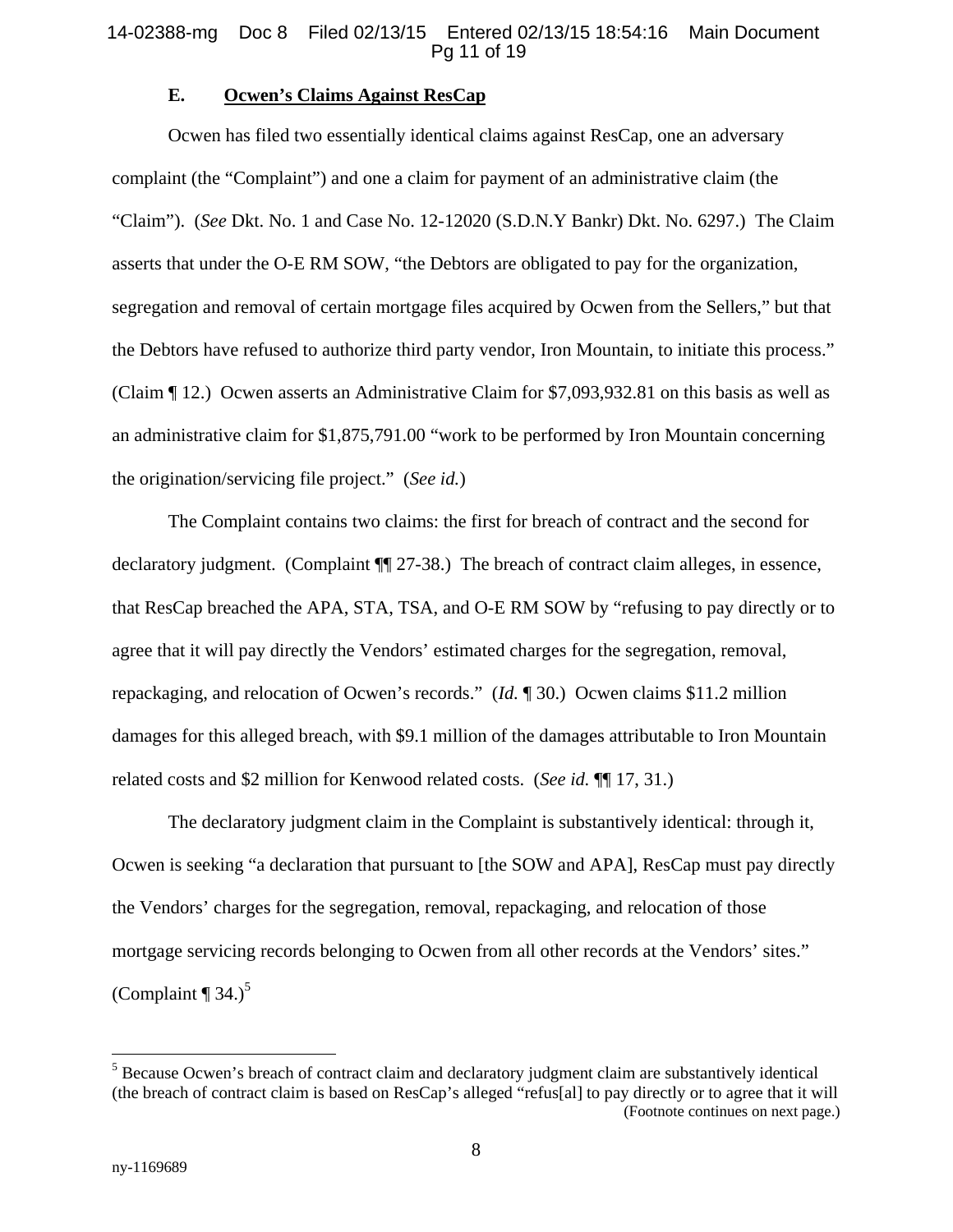## 14-02388-mg Doc 8 Filed 02/13/15 Entered 02/13/15 18:54:16 Main Document Pg 12 of 19

Ocwen seeks a further declaration that it is not obligated to reimburse ResCap for storage fees paid by ResCap to Iron Mountain after August 2013. (*See id.* ¶ 36.)6

#### **ARGUMENT**

Ocwen and ResCap's post-APA obligations were extensively negotiated by the parties in the STA, the TSA, and the various Statements of Work. (SoF ¶ 10.) How the physical loan files acquired by Ocwen in the APA would be transferred to Ocwen from ResCap is memorialized in careful detail in the STA. (*Id.* ¶ 12.) The STA, indisputably the latest-dated and most specific document on the issue, could not be clearer: ResCap's obligations regarding loan files stored in shared vendor facilities—such as Iron Mountain—begin and end with notifying the third party vendors to hold those loan files on Ocwen's account instead of ResCap's. And for vendors with which Ocwen did not have a preexisting contractual relationship, Ocwen gained possession of those loan files by assuming ResCap's contract with those vendors, as Ocwen did with Kenwood. Notwithstanding the clarity and plain applicability of the STA in this regard, Ocwen points to the O-E RM SOW in an attempt to shift millions of dollars in costs to ResCap, but the O-E RM SOW does not apply here, and even if it did, does not mandate what Ocwen says it does. Summary Judgment should be granted in ResCap's favor.

pay directly the Vendors' estimated charges for segregation, removal, repackaging, and relocation of Ocwen's records" and its declaratory judgment claim seeks a declaration that ResCap "must pay directly the Vendors' charges for the segregation, removal, repackaging, and relocation of those mortgage servicing records belonging to Ocwen"), Ocwen's declaratory judgment claim should be dismissed. *Apple Records, Inc. v. Capitol Records, Inc.*, 529 N.Y.S.2d 279, 281 (App. Div. 1988) ("a cause of action for a declaratory judgment is unnecessary and inappropriate when the plaintiff has [an] adequate, alternative remedy in another form of action, such as breach of contract"); *New York State Court Clerks Ass'n v. Unified Court Sys. of the State of New York*, 25 F. Supp. 3d. 459, 469 (S.D.N.Y. 2014)(same).

 $6$  Because, as fully described herein, ResCap was not required to segregate and repackage those documents, Ocwen was and remains obligated to reimburse ResCap for those storage costs. (*See* SoF Ex. C, TSA at Schedule A-1 (noting that the ResCap to Ocwen RM SOW is for reimbursement to ResCap for storage costs). As such, for the same reasons Ocwen is not entitled to recover against ResCap on its alleged breach of contract and other declaratory judgment claim, Ocwen's "further declaration" must be rejected.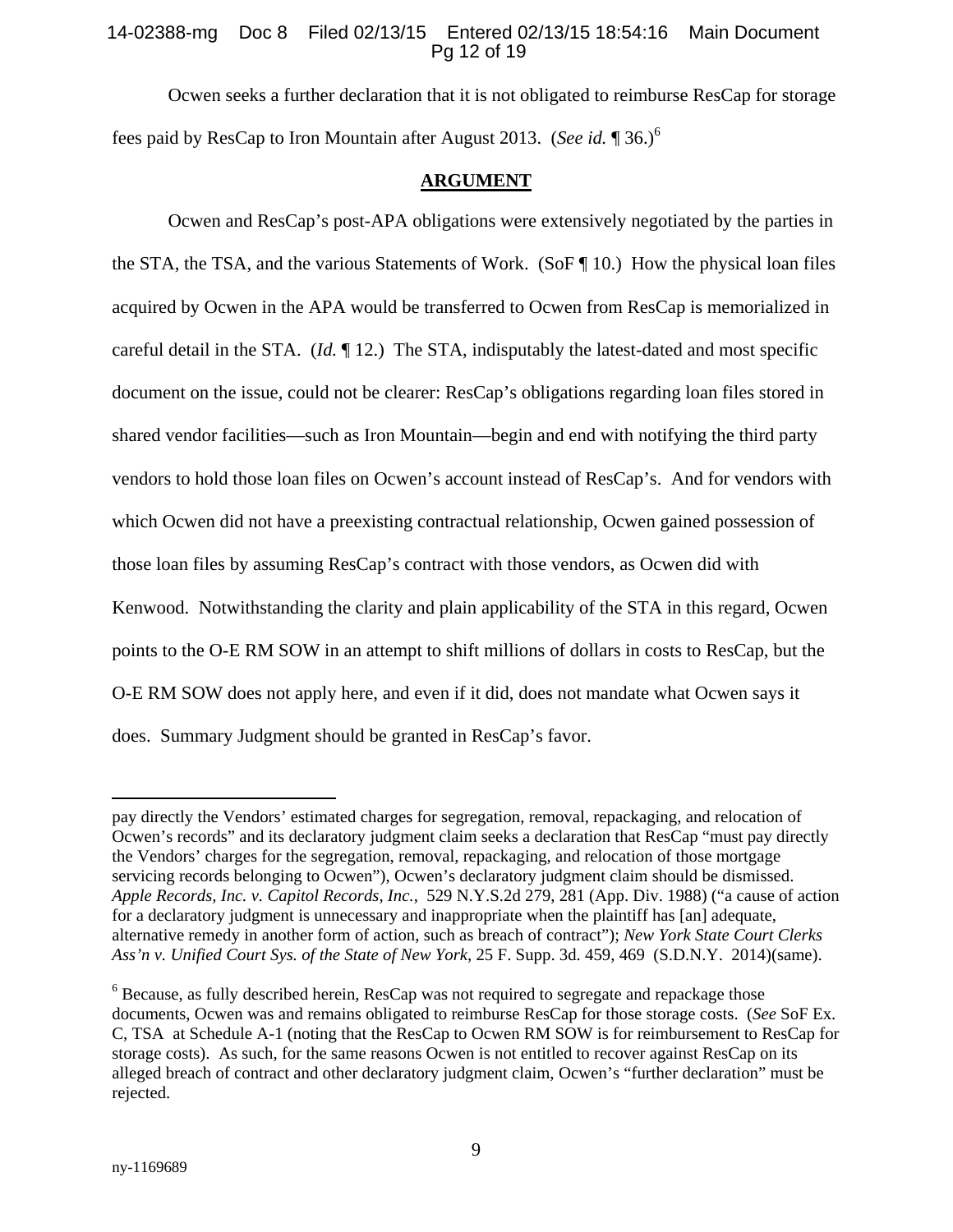#### 14-02388-mg Doc 8 Filed 02/13/15 Entered 02/13/15 18:54:16 Main Document Pg 13 of 19

## **A. Summary Judgment Standard**

Summary judgment shall be granted if "the movant shows that there is no genuine dispute as to any material fact and that the movant is entitled to judgment as a matter of law."

Fed. R. Civ. P. 56(a). To defeat a finding of summary judgment, the non-moving party "must do more than simply show that there is some metaphysical doubt as to the material facts," *Matsushita Elec. Indus. Co., Ltd., v. Zenith Radio Corp.*, 475 U.S. 574, 586 (1986), but rather must show that there is "significant, probative evidence" on which a reasonable factfinder could decide in its favor. *Anderson v. Liberty Lobby, Inc.*, 477 U.S. 242, 247 (1986). Summary judgment is also appropriate if "the evidence is insufficient to support the non-moving party's case." *Distasio v. Perkin Elmer Corp.*, 157 F.3d 55, 61 (2d Cir. 1998). Here, the plain text of the agreements at issue makes clear that ResCap is entitled to summary judgment.

## **B. The STA Governs ResCap's Loan Transfer Obligations**

The STA governs ResCap's obligations for transferring possession to Ocwen of loan files that it acquired in the platform sale. As described fully above, the STA carefully sets forth how that transfer is to occur in four separate circumstances, including the two situations at issue here. *Supra* pp. 5-7. As to the loan files stored with Iron Mountain—a vendor utilized by both the Estate and Ocwen on the Servicing Transfer Date—the second provision of STA Section 3.04 applies. (SoF  $\P$  12.) It states:

> To the extent such Servicing Loan Files are physically located with a vendor utilize by both [Ocwen] and [ResCap], transfer of possession of the Servicing Loan Files will be effected by the vendor reflecting its possession of such files for the account of [Ocwen] on its records.

And as to loan files stored with Kenwood—a vendor not utilized by Ocwen as of the Servicing Transfer Date but whose contract with ResCap it assumed—the third provision of STA § 3.04 applies. (SoF Ex. B.) It states, in relevant part: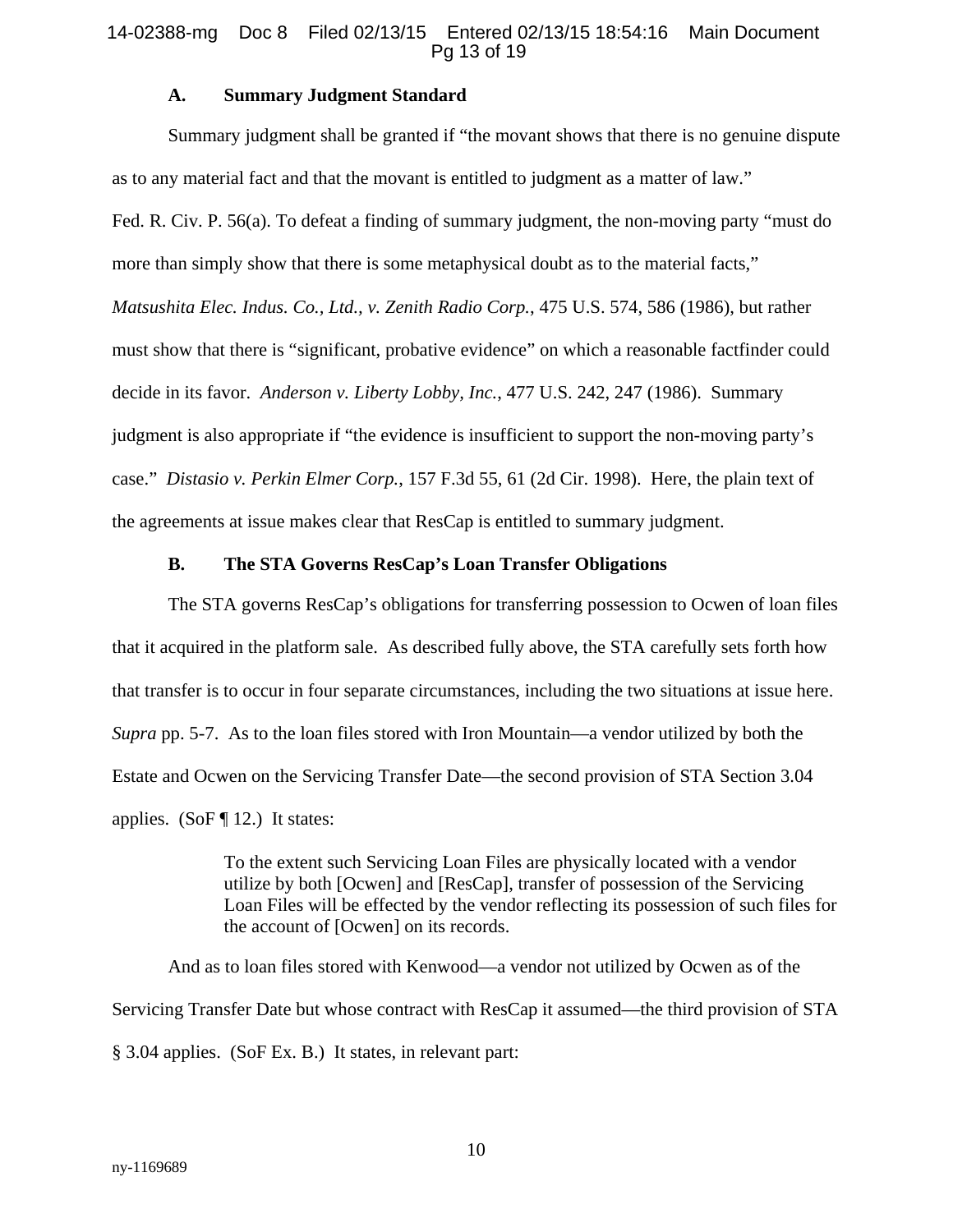## 14-02388-mg Doc 8 Filed 02/13/15 Entered 02/13/15 18:54:16 Main Document Pg 14 of 19

To the extent such Servicing Loan Files are physically located with a vendor of Sellers not utilized by Purchaser as of the Servicing Transfer Date, transfer of possession of the Servicing Loan Files will be effected by (i) Purchaser's accession to a contractual relationship with the vendor as a result of Purchaser's assumption of Seller's agreement(s) with the vendor pursuant to the APA  $\dots$ .

The language of these two provisions, which govern the precise situations raised here, is absolutely clear: the transfer to Ocwen of loan files stored with Iron Mountain is completed by informing Iron Mountain on whose account the files should be held and the transfer of loan files stored with Kenwood is completed by Ocwen assuming ResCap's contract with Kenwood. Nothing more—including physical segregation of the loan files—is required.

Because the STA does not require ResCap to "physically segregate" the loan files or do anything other than have them reflected by the vendors as owned by Ocwen, there is no remaining claim against ResCap related to those loan files. Ocwen can, at its expense, do whatever it wishes with those loan files. Because the STA governs and does not mandate that ResCap physically segregate the loan files (or pay for such segregation), Ocwen's claims must be denied and summary judgment should be granted to ResCap.

## **C. The O-E RM SOW Does Not Apply to the Present Dispute, and Even if it Did, it Conflicts with the STA Which is Later Dated, More Specific, and is Fully Integrated**

Ocwen points to a single provision of the O-E RM SOW in its attempt to shift its own loan file segregation costs onto ResCap. (Complaint ¶¶ 13-14.) However, Ocwen's reliance on that provision of the O-E RM SOW fails for three separate reasons. First, even assuming the O-E RM SOW applies (which it does not), it would conflict with the plain language of the STA, which is an integrated, later-drafted, more specific agreement between the parties. Second, the O-E RM SOW does not require that ResCap pay to segregate Ocwen's loan files because the O-E RM SOW governs services that Ocwen has to provide to ResCap, not services ResCap would provide to Ocwen. Third, and finally, even assuming Ocwen's flawed reading of the O-E RM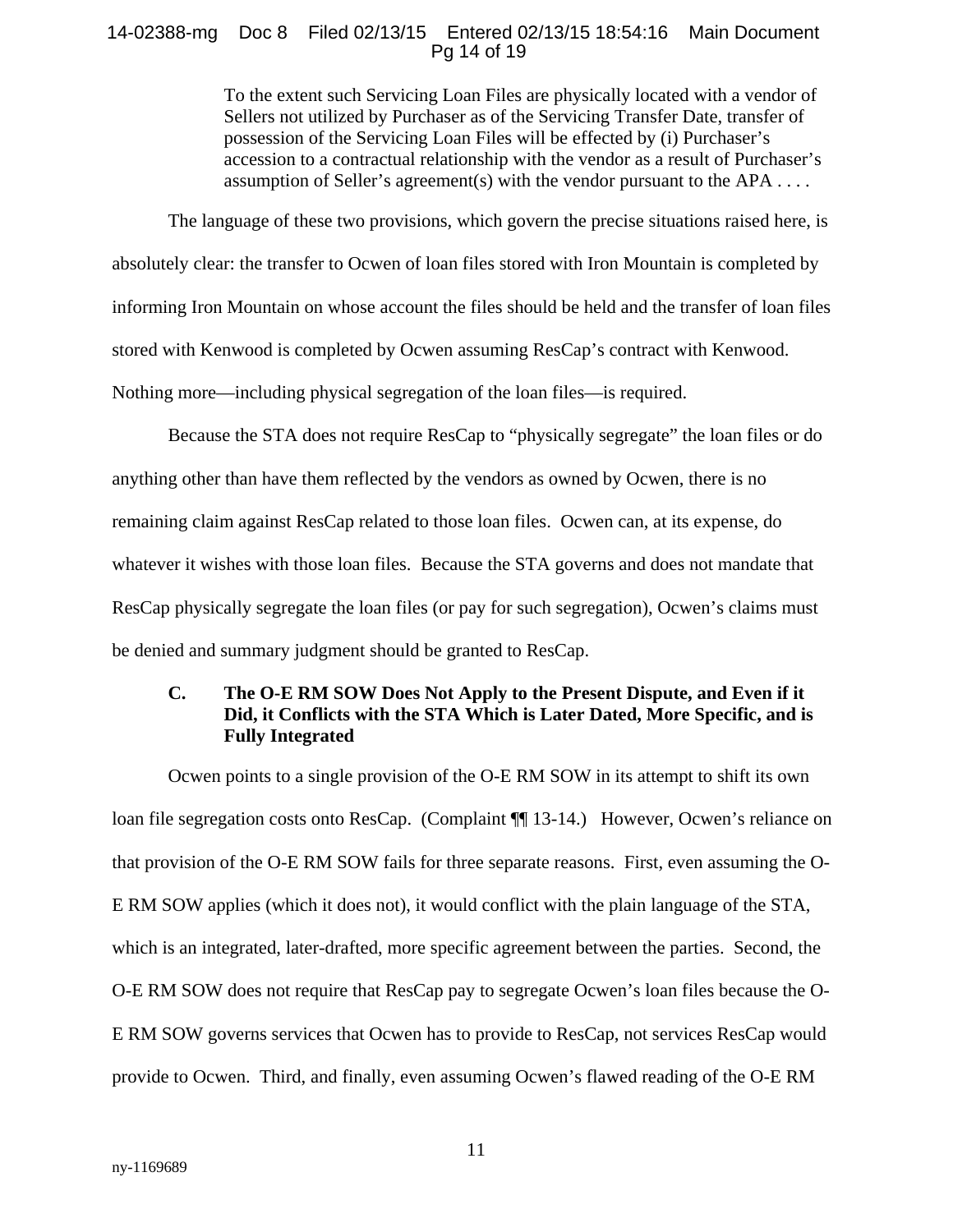### 14-02388-mg Doc 8 Filed 02/13/15 Entered 02/13/15 18:54:16 Main Document Pg 15 of 19

SOW, Ocwen cannot prevail because it failed to perform under that agreement. For these three reasons, the O-E RM SOW cannot be used to impose millions of dollars in document segregation costs on ResCap.

## **1. The O-E RM SOW Conflicts with the STA, Which is Later-Dated, More Specific, and Includes a Merger Clause**

Section 3.04 of the STA describes in careful detail exactly what ResCap's obligations are with regards to loan files stored with vendors like Iron Mountain and Kenwood. To the extent that O-E RM SOW *also* describes ResCap's obligations in this context, the STA, which is dated two weeks after the O-E RM SOW and which has a robust merger clause, governs.<sup>7</sup> See In re *Aerovias Nacionales de Colom.*, 323 B.R. 879, 889 (Bankr. S.D.N.Y. 2005) (citing the Restatement (Second) of Contracts  $\S 215$  for the proposition that "where there is a binding agreement, either completely or partially integrated, evidence of prior or contemporaneous agreements or negotiations is not admissible in evidence to contradict a term of the writing"); *see also EV3 Inc., v. Lesh*, 103 A.3d 179, 190 (Del. 2014) ("An earlier agreement may help the interpretation of a later one, but it may not contradict a binding later integrated agreement."). Both documents cannot control the same obligations of the parties, and the later-dated, fully integrated document, the STA, plainly controls.

Even without considering the merger clause and the fact that the STA post-dates the O-E RM SOW, the vastly more detailed STA—which sets out precisely how the parties will deal with the transfer of loan files in a variety of circumstances—reflects a better understanding of the parties' agreement. *See Polner v. Monchik Realty Co.*, 9 Misc. 3d 755, 763 (N.Y. Sup. Ct. 2005) (holding that "to the extent any inconsistency may exist" between two contracts executed by the

 $<sup>7</sup>$  As noted above, the key provision of the STA that governs here was added to the parties' drafts on</sup> February 6, 2013, after the February 1, 2013 date of the O-E RM SOW, making clear that the STA's formulation is the latest and best reflection of the parties' understanding on this issue. (SoF ¶ 12.)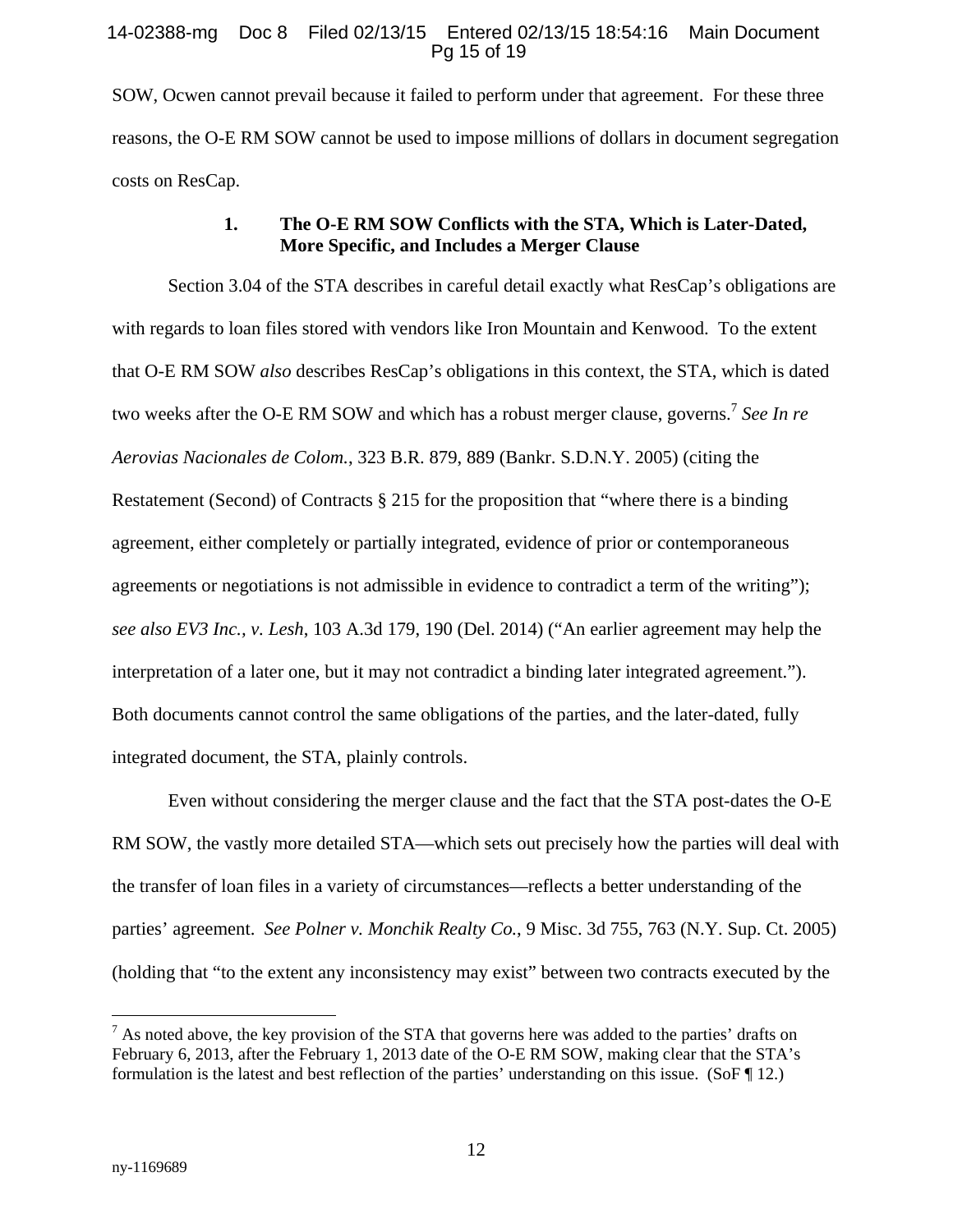#### 14-02388-mg Doc 8 Filed 02/13/15 Entered 02/13/15 18:54:16 Main Document Pg 16 of 19

parties, "the more specific of the two" governs). The non-specific language of the O-E RM SOW, which (1) fails to even identify which "records" it governs and (2) draws no distinction between the various types of "records" and how or where they are stored, pales in specificity and precision compared to the STA, which is the document that governs the transfer of servicing and sets out in careful detail how the transfer of loan files related to the transfer of servicing rights would be completed. (Ex. B § 3.04.)

Because the STA is a later-signed document, is more specific, and has a merger clause, its terms, not the terms of the O-E RM SOW, govern.

#### **2. O-E RM SOW Relates to Services** *From* **Ocwen** *To* **ResCap**

The Ocwen to Estate RM SOW—as its name makes clear—governs services that Ocwen is required to provide *to ResCap*. Indeed, ResCap is the "Recipient" under the O-E RM SOW and Ocwen is the "Supplier." (SoF Ex. D.) The purpose of the O-E RM SOW is to ensure that, following the execution of the APA, ResCap would continue to receive services *from* Ocwen that were necessary *for ResCap* to conduct its business since Ocwen acquired much of ResCap's former infrastructure, systems, and employees. (*see, generally,* SoF Ex. D.) However, Ocwen tries to turn this construct on its head, insisting that ResCap is "required" to provide a multimillion dollar service *to Ocwen* under the O-E RM SOW. (Complaint ¶[17, 31.) Such a "service" *to Ocwen* is not what ResCap agreed to, and forcing the "Recipient" under a contract to perform a multi-million dollar service that it does not want defies logic. *Cromwell Towers Redevelopment Co. v. Yonkers*, 41 N.Y.2d 1 (1976) ("in construing the contract between the [parties], due consideration must be given to the purpose of the parties in making the contract") (citing 4 Williston, Contracts [3d ed].§ 619).

Section 14.1(d) of the TSA states that "any Service to be provided under this Agreement may be terminated . . ." by the "Recipient" of any service by simple written notice to the other

13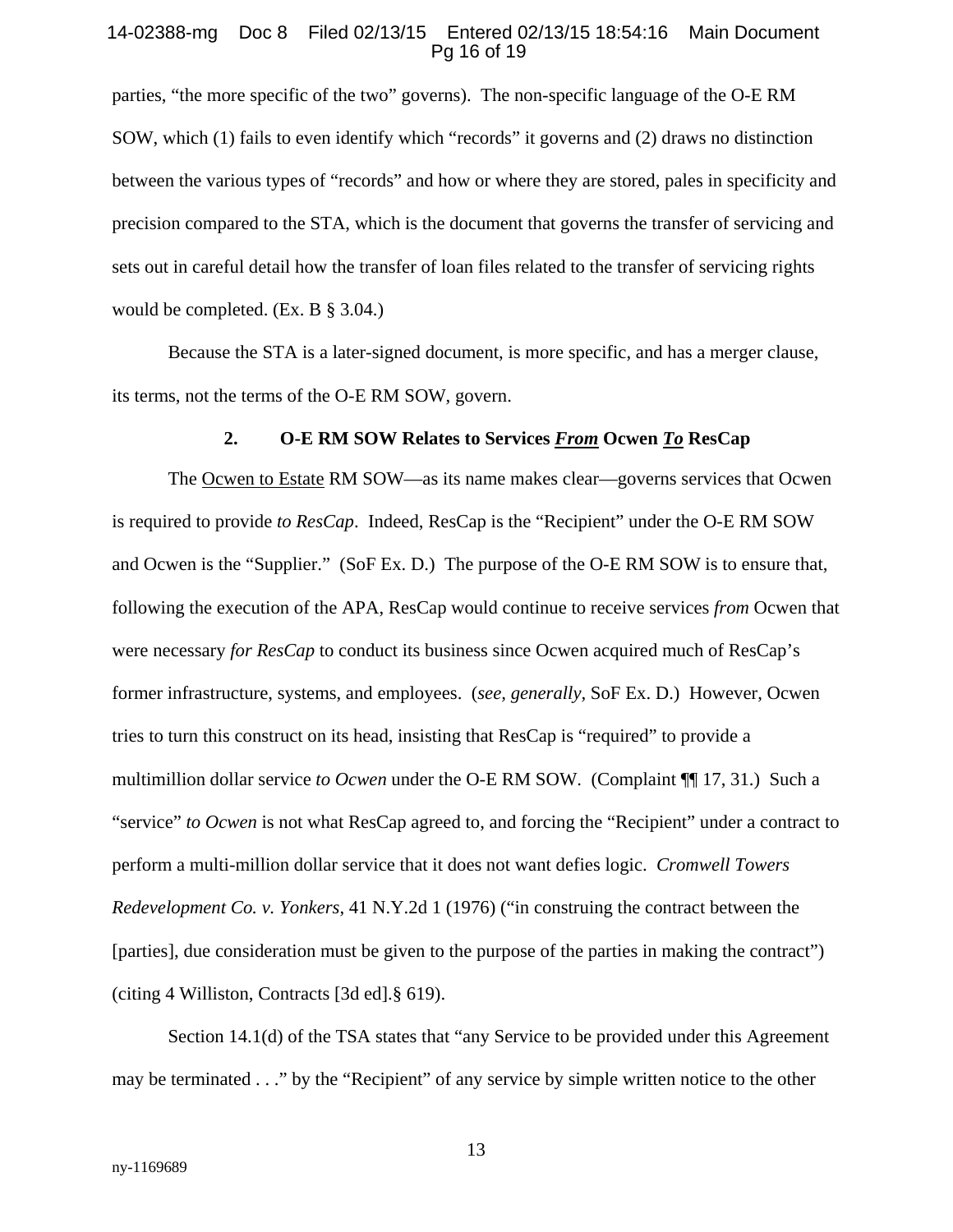#### 14-02388-mg Doc 8 Filed 02/13/15 Entered 02/13/15 18:54:16 Main Document Pg 17 of 19

party. ResCap did not terminate the claimed segregation of Ocwen's loan files "service" because no such service exists. (SoF Ex. C  $\S$  14.1(d).) But the fact that it can be terminated by ResCap makes clear that Ocwen cannot simply force ResCap to receive this "service."

In addition, as noted above, Schedule A-1 of the TSA lists the services ResCap is to provide *to* Ocwen and it includes one service that relates to records management. (SoF Ex. C at Schedule A-1.) That service—for "Records Management Storage"—relates to storage costs incurred by ResCap and says nothing of ResCap's obligation to "pay directly" for the segregation of Ocwen's loan files. (*Id*.) If the parties had intended, as Ocwen now claims, to burden ResCap with those segregation costs, they would have included that as a service ResCap is required to provide to Ocwen.

## **3. Ocwen Has Not Even Satisfied Its Own Conditions Precedent, Making Clear that ResCap is Not Obligated to Pay for Loan File Segregation**

Although the O-E RM SOW does not apply to this dispute for all of the reasons discussed above, even if it did, Ocwen cannot now try to force ResCap to pay for the full cost of segregating the entirety of the loan files to a place of its choosing. Even taking Ocwen's flawed argument at face value, the O-E RM SOW *at best* obligates ResCap to pay for a vendor to "segregate, remove, repackage and relocate those records belonging to Ocwen from all other records at such record retention site" that Ocwen *directs* the vendor to do *within 18 months* of the Effective Date. (SoF Ex. D § V.)

The Effective Date was February 15, 2013, more than 18 months ago. However, to date, Ocwen *has not* directed any vendor to segregate the files, instead apparently hoping that ResCap would undertake the "service" itself. As described fully above, it is nonsensical that this loan segregation "service" could be one that ResCap is to provide *to* Ocwen because that is precisely the opposite of the construct of the entire O-E RM SOW. (*Id.*) Even setting that aside, however, in order for Ocwen to prevail under its own contractual reading (which is incorrect) *Ocwen* must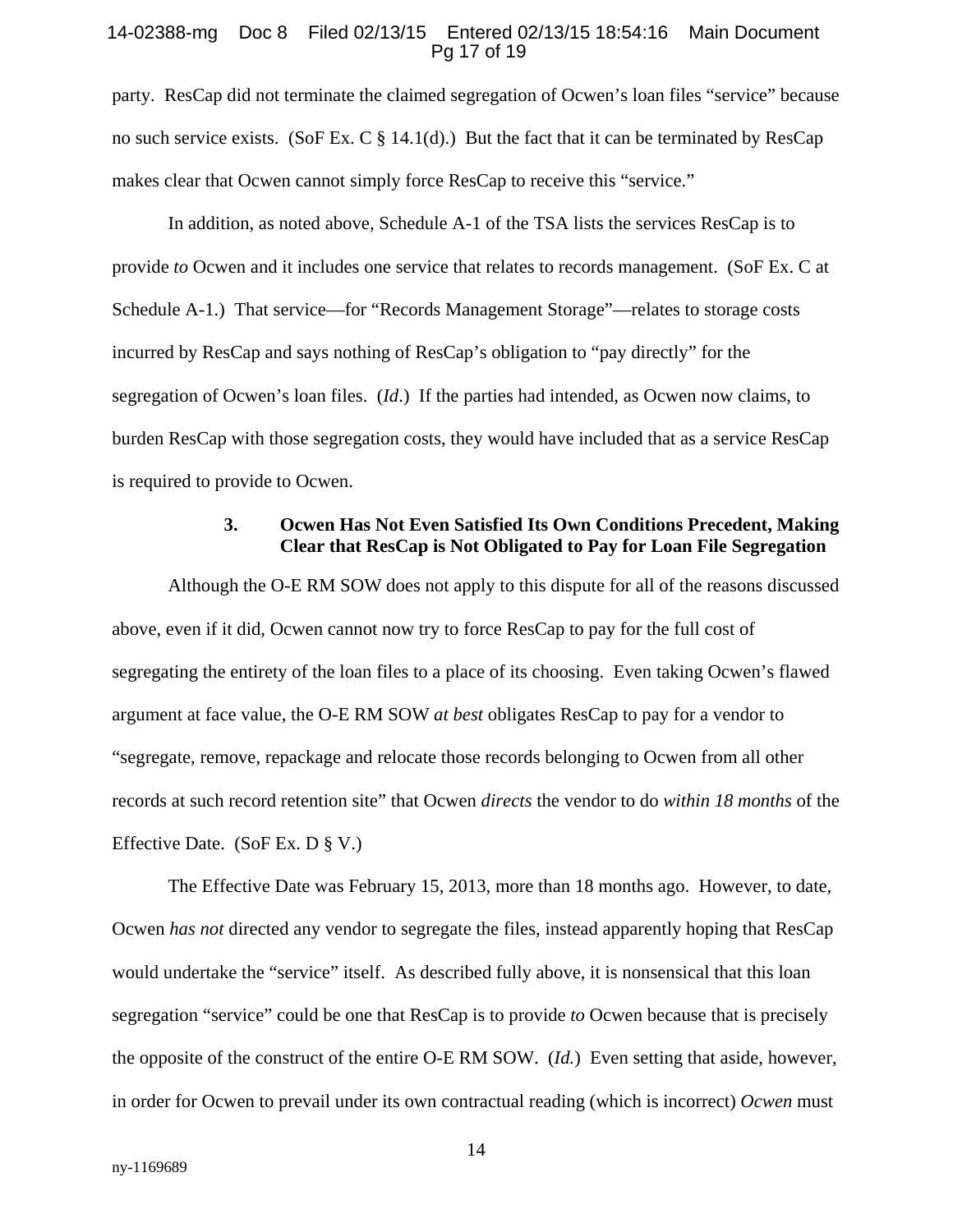#### 14-02388-mg Doc 8 Filed 02/13/15 Entered 02/13/15 18:54:16 Main Document Pg 18 of 19

have "directed" the vendors to separate the files within 18 months of the effective date. (*Id.*) Since it did not, even under Ocwen's flawed reading of the agreements at issue, there is no obligation for ResCap to pay anything. *McGrath v. Hilding*, 41 N.Y.2d 625, 629 (N.Y. 1977) (stating that "A promisee may not recover for a broken promise unless he has performed his obligations, usually categorized as a condition precedent) (citing 5 Williston, Contracts [3d ed], § 676). And, while Ocwen may point to the "request" to Iron Mountain in August of 2013 as an action within 18 months, that is not enough: the O-E RM SOW would require a *directive* by Ocwen, not a request that ResCap issue a directive. And even if Ocwen could have issued such a directive—which of course it could not for all of the reasons described above—ResCap would have immediately terminated the "service" as was its right under the terms of the TSA. (SoF Ex.  $C \$ § 14.1(c).)

Further, even assuming Ocwen's August 2013 "request" was enough to satisfy its obligations to "direct" (which it was not), the August 2013 request related solely to "Trailing do[cument]s" stored at Iron Mountain. (SoF Ex. E.) Trailing Documents are portions of loan files stored separately from the "main" loan files. Even to this day, Ocwen has not directed the vendors to do *anything* with the entirety of the loan files. Thus, with the 18-month window now long closed, Ocwen cannot force ResCap to segregate and move all of the loan files.

More than demonstrating how Ocwen's own failures under the O-E RM SOW prevent it from forcing ResCap to pay for segregating and shipping its loan files (which they do), Ocwen's delays, failure to "direct" the vendors to do anything and requests limited "Trailing do[cument]s" instead of all loan files demonstrate that Ocwen's claims in this adversary proceeding are not based on a sincere belief that ResCap is obligated to pay these costs under the O-E RM SOW, but are instead an effort to twist the O-E RM SOW in an improper attempt to shift a sizeable cost

15